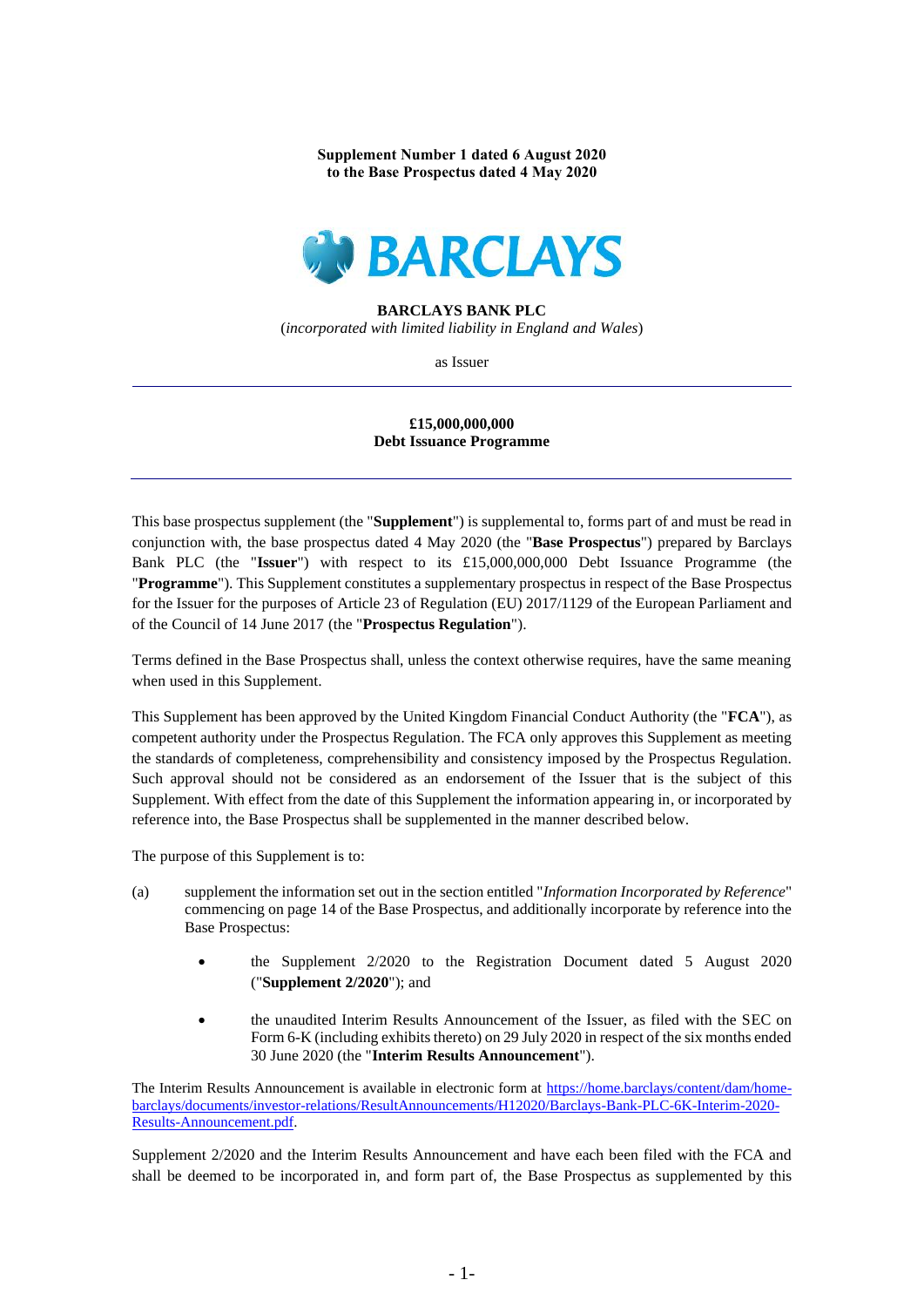Supplement. Supplement 2/2020 and the Interim Results Announcement may be inspected during normal business hours at Barclays Treasury, 1 Churchill Place, London, E14 5HP, United Kingdom and at the specified office of the Principal Paying Agent, at One Canada Square, London, E14 5AL, United Kingdom during the life of the Notes issued pursuant to the Base Prospectus. They are also available in electronic form at [https://www.home.barclays/barclays-investor-relations.html.](https://www.home.barclays/barclays-investor-relations.html) The Interim Results Announcement has also been filed with the SEC and is available in electronic form on the SEC's website at <https://www.sec.gov/cgi> bin/browse edgar?company=Barclays+Bank+PLC&owner=exclude &action=getcompany.

(b) replace the second paragraph of information in the section entitled "*Forward-Looking Statements*" commencing on page vi of the Base Prospectus with the following updated information:

"By their nature, forward-looking statements involve risk and uncertainty because they relate to future events and circumstances. The forward-looking statements speak only as at the date on which they are made and such statements may be affected by changes in legislation, the development of standards and interpretations under IFRS, including evolving practices with regard to the interpretation and application of accounting and regulatory standards, the outcome of current and future legal proceedings and regulatory investigations, future levels of conduct provisions, the policies and actions of governmental and regulatory authorities, geopolitical risks and the impact of competition. In addition, factors including (but not limited to) the following may have an effect: capital, leverage and other regulatory rules applicable to past, current and future periods; UK, US, Eurozone and global macroeconomic and business conditions; the effects of any volatility in credit markets; market related risks such as changes in interest rates and foreign exchange rates; effects of changes in valuation of credit market exposures; changes in valuation of issued securities; volatility in capital markets; changes in credit ratings of any entity within the Barclays Bank Group or any securities issued by such entities; direct and indirect impacts of the coronavirus (COVID-19) pandemic; instability as a result of the exit by the UK from the EU and the disruption that may subsequently result in the UK and globally; and the success of future acquisitions, disposals and other strategic transactions. A number of these influences and factors are beyond the Barclays Bank Group's control. As a result, the Barclays Bank Group's actual financial position, future results, dividend payments, capital, leverage or other regulatory ratios or other financial and non-financial metrics or performance measures may differ materially from the statements or guidance set forth in the Barclays Bank Group's forwardlooking statements. Additional risks and factors which may impact the Barclays Bank Group's future financial condition and performance are identified in the Barclays Bank Group's filings with the SEC (including, without limitation, in the 20-F and the Interim Results Announcement), which are available on the SEC's website at [http://www.sec.gov.](http://www.sec.gov/)"

(c) amend the sub-section entitled "*Risk Factors - Risks relating to the Issuer and the Barclays Bank Group*" on page 6 of the Base Prospectus by deleting it in its entirety and replacing it with the following:

#### "**Risks relating to the Issuer and the Barclays Bank Group**

Prospective investors should consider the section entitled "*Risk Factors*" on pages 1-16 of the Registration Document (defined below), pages 1 to 3 of Supplement 1/2020 (as defined below) to the Registration Document and pages 2 to 3 of Supplement 2/2020 (as defined below) to the Registration Document which are referred to in, and incorporated by reference into, this Base Prospectus as set out in, "*Information Incorporated by Reference*" on page 14 of this Base Prospectus."

(d) amend the section entitled "*The Issuer, the Barclays Bank Group and the Group*" on page 97 of the Base Prospectus by deleting it in its entirety and replacing it with the following: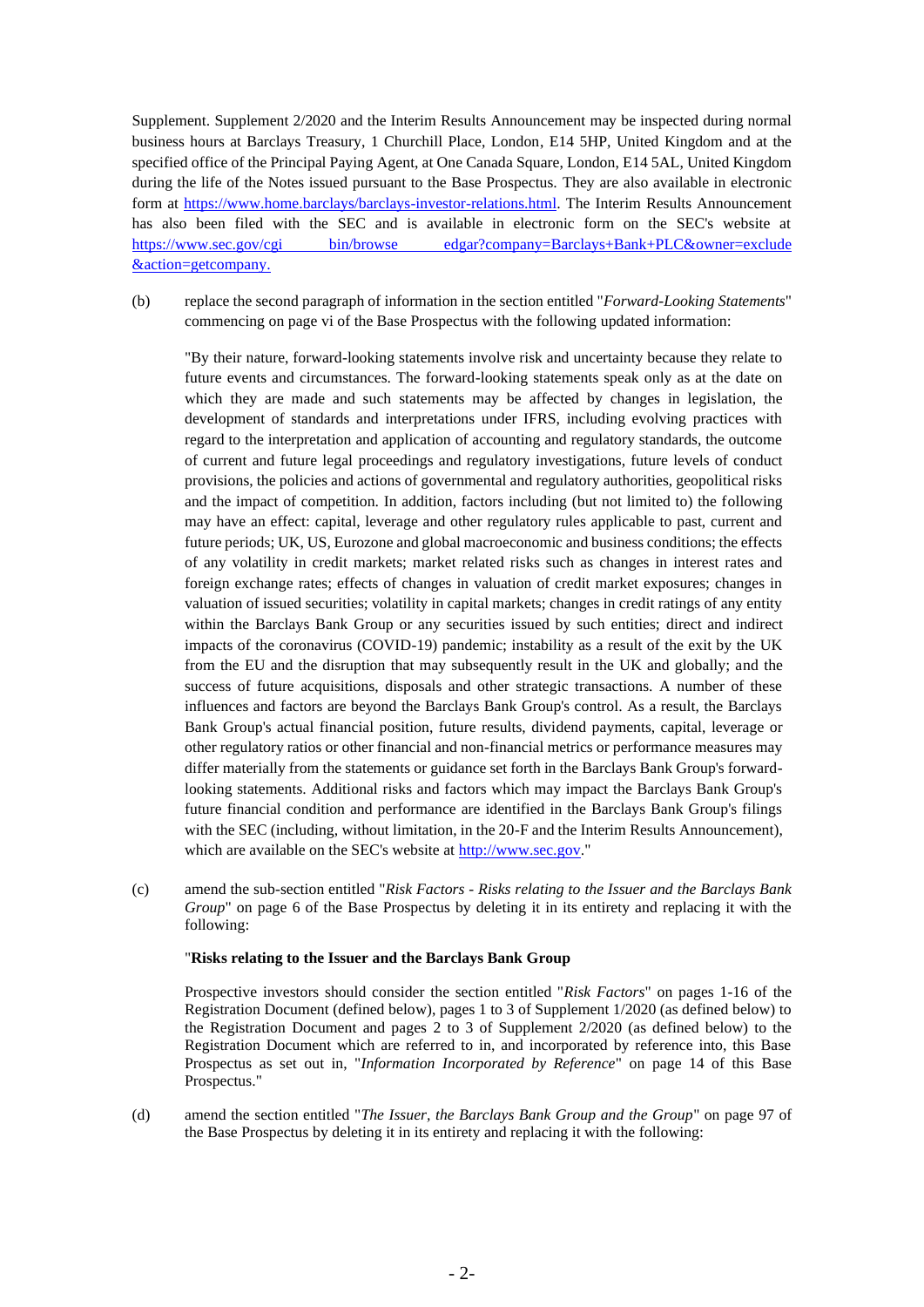## "**THE ISSUER, THE BARCLAYS BANK GROUP AND THE GROUP**

For information in respect of the Issuer, the Barclays Bank Group and the Group, prospective investors are referred to the section entitled "*The Issuer, the Barclays Bank Group and the Group*" on pages 19-21 of the Registration Document and page 4 of Supplement 2/2020, which are referred to in, and incorporated by reference into, this Base Prospectus as set out in, "*Information Incorporated by Reference*" on page 14 of this Base Prospectus.